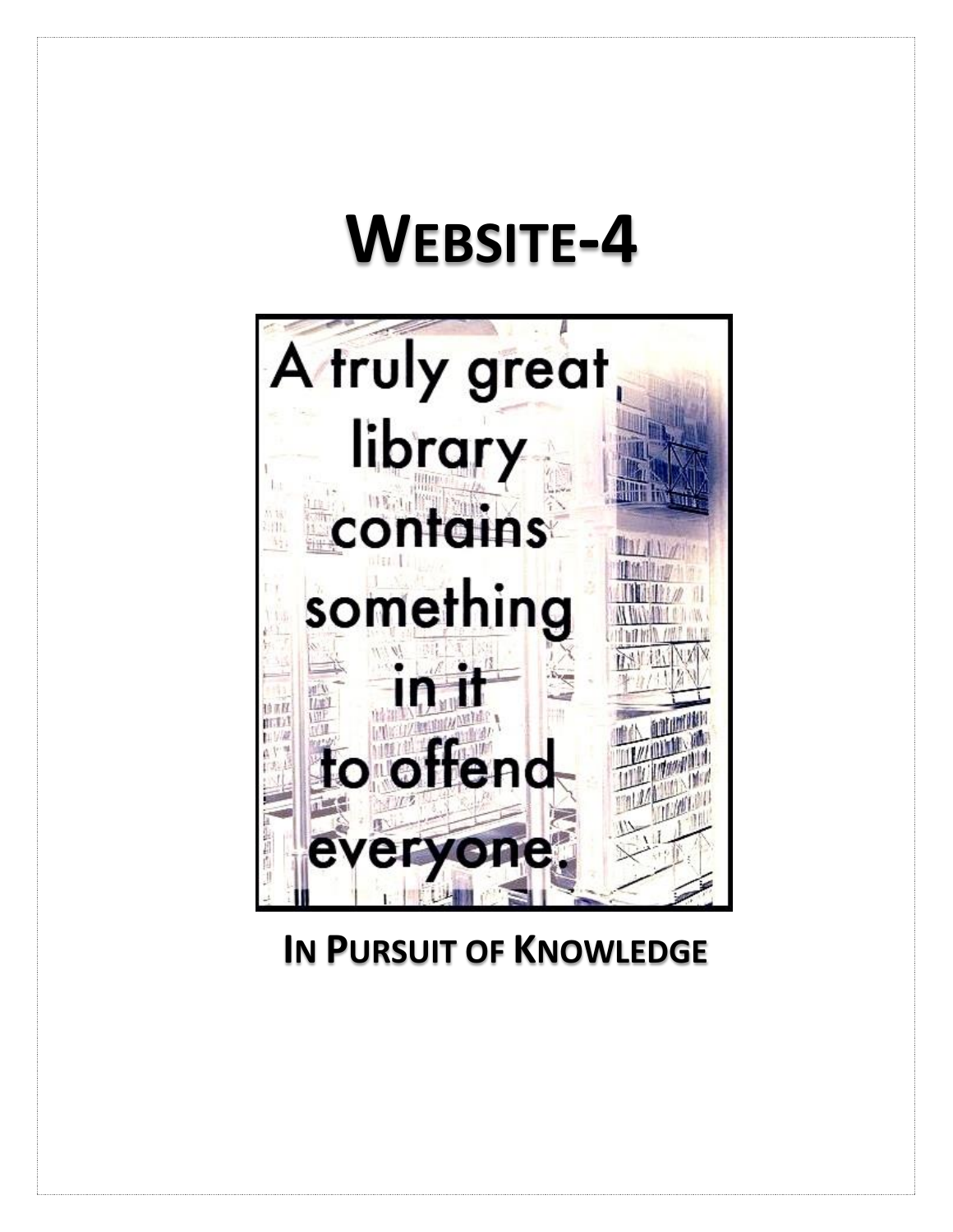# Contents

| 1.1     |  |
|---------|--|
| 1.1.1   |  |
| 1.1.1.1 |  |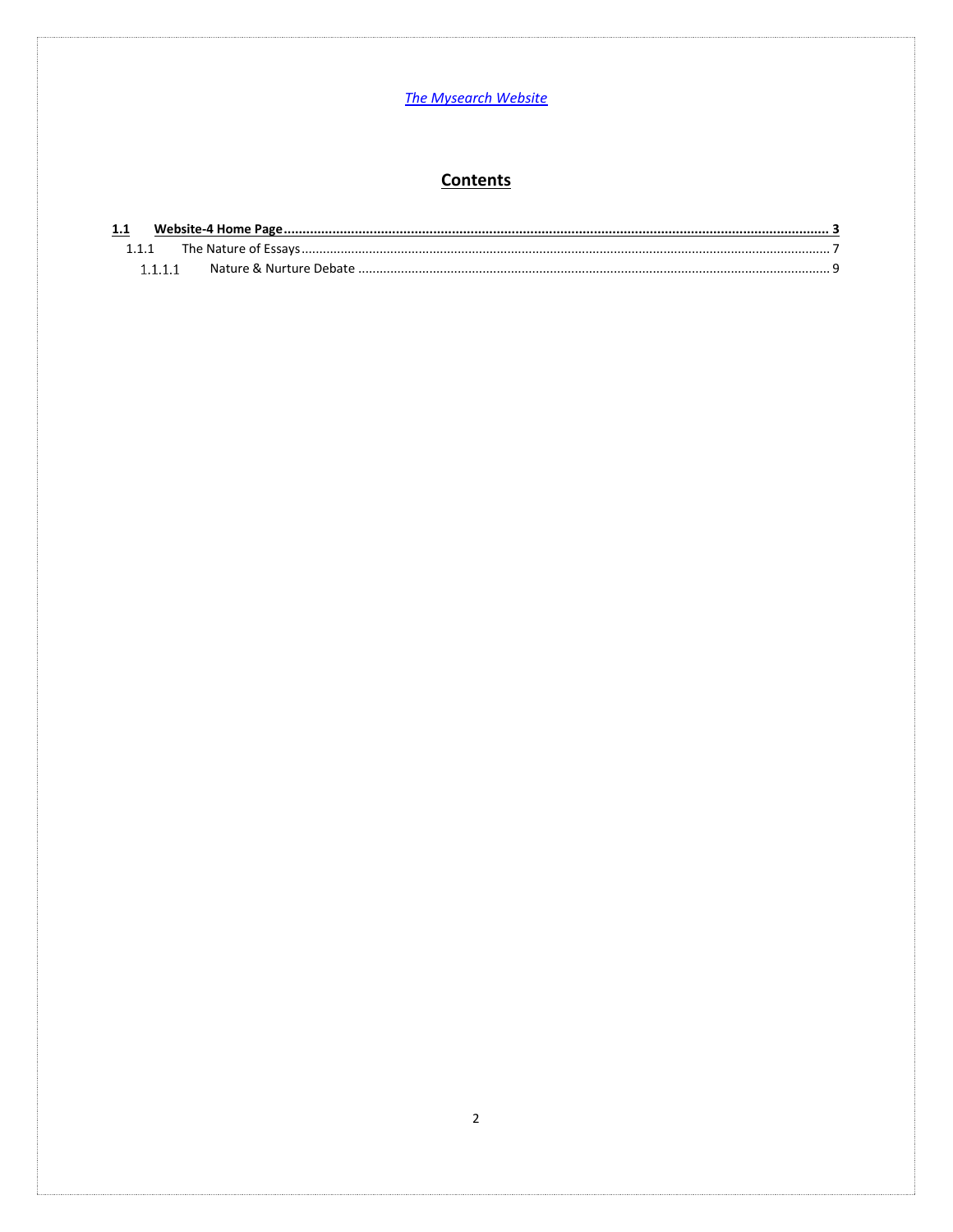# <span id="page-2-0"></span>**1.1 Website-4 Home Page**

The goal of website-4 is to add further complementary discussions to the overall scope of *[Mysearch website](http://www.mysearch.org.uk/)*, which has been divided into a series of sub-webs for two primary reasons. First, they represented a logical containment of interests that were being pursued at an earlier point in time and, second, each sub-web allows the number of pages to be better managed. In the case of *[website-1](http://www.mysearch.org.uk/website1/html/1.Home.html)*, the focus of interest was categorized in terms of the idea of *['worldview](http://www.mysearch.org.uk/website1/html/5.Worldviews.html)s'*, '*[evolution](http://www.mysearch.org.uk/website1/html/75.Evolution.html)*' and '*[science](http://www.mysearch.org.uk/website1/html/184.Science.html)*', which grew to be over 600 pages, such that *[website-2](http://www.mysearch.org.uk/website2/html/1.Home.html)* and *[website-3](http://www.mysearch.org.uk/website3/html/1.Home.html)* were created to allow an expansion of interests into different areas. In this context, website-2



mirrored some aspects of the sections in website-1 in terms of '*[perspective'](http://www.mysearch.org.uk/website2/html/2.Perspective.html)*, '*[developments](http://www.mysearch.org.uk/website2/html/7.Developments.html)*' and '*[technology](http://www.mysearch.org.uk/website2/html/7.Developments.html)*', while website-3 expanded on a specific aspect of the discussion of '*[speculative science](http://www.mysearch.org.uk/website1/html/402.Speculative.html)*' focused on '*[wave models'](http://www.mysearch.org.uk/website3/html/2.WSE.html)*.

#### *So, what additional topics might be pursued?*

Basically, all of the Mysearch discussions start out as a learning process, i.e. my own. In the case of website-1, the initial focus was *[Artificial Intelligence \(AI\)](http://www.mysearch.org.uk/website1/html/125.AI.html)*, but primarily from a technical perspective. However, the scope quickly started to raise ethical issues and wider *[evolutionary implications](http://www.mysearch.org.uk/website1/html/133.Paradigm.html)* that required a better understanding of a broad range of issues, which ultimately led to the discussion entitled *[Brave New Worlds](http://www.mysearch.org.uk/website2/html/146.NuWorlds.html)* in website-2. Of course, even at a superficial level, the broad range of topics and issues discussed in website-1 had to be undertaken in a stepwise process, which over time helped create a framework to which more detail could be added. Later, website-2 and website-3 allowed the focus to shift to slightly different topics, which could be linked to earlier discussions, such that the overall scope was expanded. However, before pursuing the potential scope of website-4, there might be some benefit in quickly outlining the overarching principles that have guided all the discussions. First, there is no claim that any of the discussions carry any *'weight of authority'*, rather they seek to pursue a '*duty of inquiry'* as outlined in William Clifford's essay '*[The Ethics of Belief'](http://www.mysearch.org.uk/website1/html/64.Ethics.html)*, while also reflecting on the wisdom encapsulated in many of the quotes referenced throughout the entire website. The first is attributed to Carl Jung:

# *As far as we can discern, the sole purpose of human existence is to kindle a light in the darkness of mere being.*

*[Carl Jung](https://en.wikipedia.org/wiki/Carl_Jung)* (1875–1961) was both a psychiatrist and psychoanalyst, who essentially founded the field of analytical psychology based on psychiatry, anthropology, archaeology, literature, philosophy and theology. However, in 1957, at the age of 84, he started on a series of discussions, which resulted in a manuscript entitled '*[Memories, Dreams, Reflections'](https://en.wikipedia.org/wiki/Memories,_Dreams,_Reflections)* that he worked on until his death in 1961. The quote above is taken from this work and it is possibly worth considering in the wider context of the following passage.

*"Our age has shifted all emphasis to the here and now, and thus brought about a demonization of man and his world. The phenomenon of dictators and all the misery they have wrought springs from the fact that man has been robbed of transcendence by the short-sightedness of the super-intellectuals. Like them, he has fallen a victim to unconsciousness. But man's task is the exact opposite: to become conscious of the contents that press upward from the unconscious. Neither should he persist in his unconsciousness, nor remain identical with the unconscious elements of his being, thus evading his destiny, which is to create more and more consciousness. As far as we can discern, the sole purpose of human existence is to kindle a light in the darkness of mere being."*

While the passage does provide further context to the one-line quote, its description is possibly too abstract for many, such that we might focus on the purpose of life suggested in the last sentence. Clearly, life exists in the form of millions of shapes and sizes, most of which is driven by survival where purpose is essentially defined by environmental cause and effect. However, it appears that evolution has presented *[humanity](http://www.mysearch.org.uk/website2/html/106.Humanity.html)* with a unique opportunity to define its own purpose, although this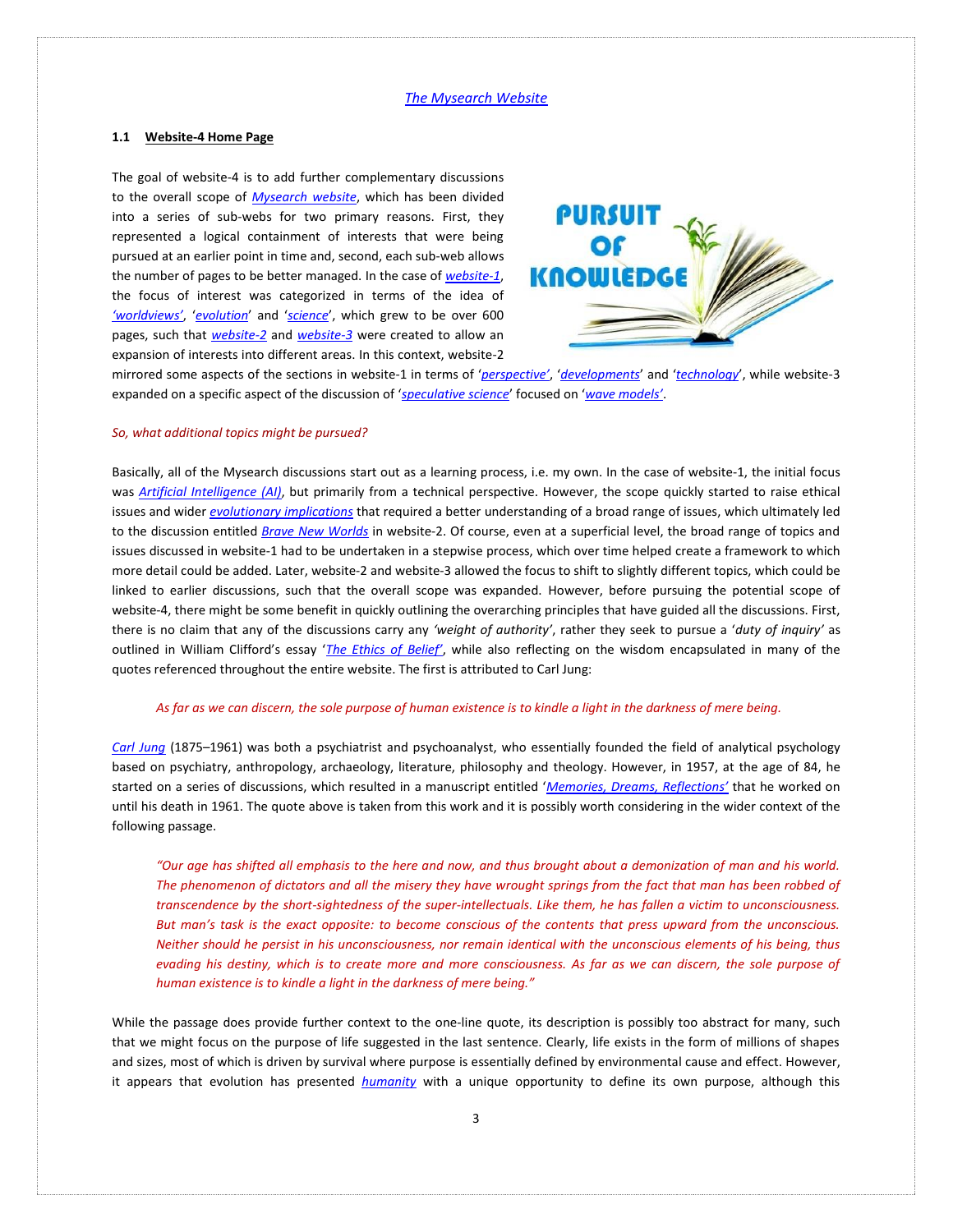opportunity is never realized by many, possibly for no fault of their own beyond the makeup of their *[DNA](http://www.mysearch.org.uk/website2/html/108.DNA.html)*. This said, purpose is also affected by the '*[human condition'](http://www.mysearch.org.uk/website2/html/97.Elephant.html)*, which Jung was possibly making abstract reference, although it possibly needs to be considered in terms of many other facets of humanity, i.e. biological and cultural. In this respect, the following quote by William K. Clifford possibly better encapsulates the scope of the problem in terms of what we, as individuals and collectively, believe to be true.

*"The danger to society is not merely that it should believe wrong things, though that is great enough; but that it should become credulous, and lose the habit of testing things and inquiring into them, for then it must sink back into savagery. It may matter little to me, in my cloud-castle of sweet illusions and darling lies; but it matters much to Man that I have made my neighbours ready to deceive. The credulous man is father to the liar and the cheat."* 

However, it is not necessarily irrational to '*believe in wrong things'* as perfect knowledge alludes us all. The irrationality of belief only becomes problematic when we assume our beliefs are underpinned by certainty, such that they cannot be questioned. In this respect, the following quote by Voltaire is possibly the most succinct summation of this problem.

#### *"Doubt is not a pleasant condition, but certainty is absurd."*

Even so, it would appear that many in today's world are certain in their beliefs, irrespective of whether they are founded on *[theology](http://www.mysearch.org.uk/website1/html/49.Theology.html)*, *[philosophy](http://www.mysearch.org.uk/website1/html/38.Philosophy.html)* or *[science](http://www.mysearch.org.uk/website1/html/68.Science.html)*. For while we might be able to quantify a '*degree of certainty'*, probability would suggest that almost any belief may be proved false in some aspect of its details, such that all worldviews are transitory assumptions when viewed from the *[perspective of history](http://www.mysearch.org.uk/website1/html/10.History.html)*. Likewise, the idea of the human condition can also be distorted by the assumption that evolution is a one-way process of continuous improvement, where the original *[Darwinian concept](http://www.mysearch.org.uk/website1/html/83.Darwin.html)* of '*survival of the fittest'* simply evolves towards '*survival of the best'*. However, the following quote by Charles Darwin might suggest a problem with this idea and while, in today's world, his words may appear *[politically incorrect](https://en.wikipedia.org/wiki/Political_correctness)*, they may nevertheless highlight a real danger to humanity.

*"With savages, the weak in body or mind are soon eliminated and those that survive commonly exhibit a vigorous state of health. We civilized men, on the other hand, do our utmost to check the process of elimination; we build asylums for the imbecile, the maimed, and the sick; we institute poor-laws; and our medical men exert their utmost skill to save the life of every one to the last moment. There is reason to believe that vaccination has preserved thousands, who from a weak constitution would formerly have succumbed to smallpox. Thus, the weak members of civilized societies propagate their kind. No one who has attended to the breeding of domestic animals will doubt that this must be highly injurious to the race of man. It is surprising how soon a want of care, or care wrongly directed, leads to the degeneration of a domestic race; but excepting in the case of man himself, hardly any one is so ignorant as to allow his worst animals to breed."*

While many may have reservations about where this line of thought might be heading, we still possibly need to consider whether there is an underlying truth in the evolutionary process suggested, which operates outside any notion of present-day political correctness – see *[Freedom of Speech](http://www.mysearch.org.uk/website2/html/258.Freedom.html)* for more details surrounding the discussion of this type of issue, which in-turn was part of the '*[Political Addendum](http://www.mysearch.org.uk/website2/html/254.Politics-2.html)*' discussion. However, the primary purpose of this outline has simply been to illustrate the potential breadth of topics that any *'pursuit of knowledge*' might consider, which invariably requires a complementary depth of knowledge. So, in this context, the goal of website-4 might be the pursuit of both better in-depth understanding of specific topics in the fields of both philosophy and science, such that a wider breadth of knowledge might be taken into consideration. We might start by simply trying to outline the scope of some different philosophies of interest.

*Note: While many may disagree, this website will consider all religious beliefs as a form of philosophical conjecture in the sense that they are ideas, which while possibly appearing logical, have no obvious tangible proof. As this aspect of philosophy will not be addressed – see* [Personal Perspective](http://www.mysearch.org.uk/website1/html/455.Personal.html) *for more details. There is also an aspect of philosophy that*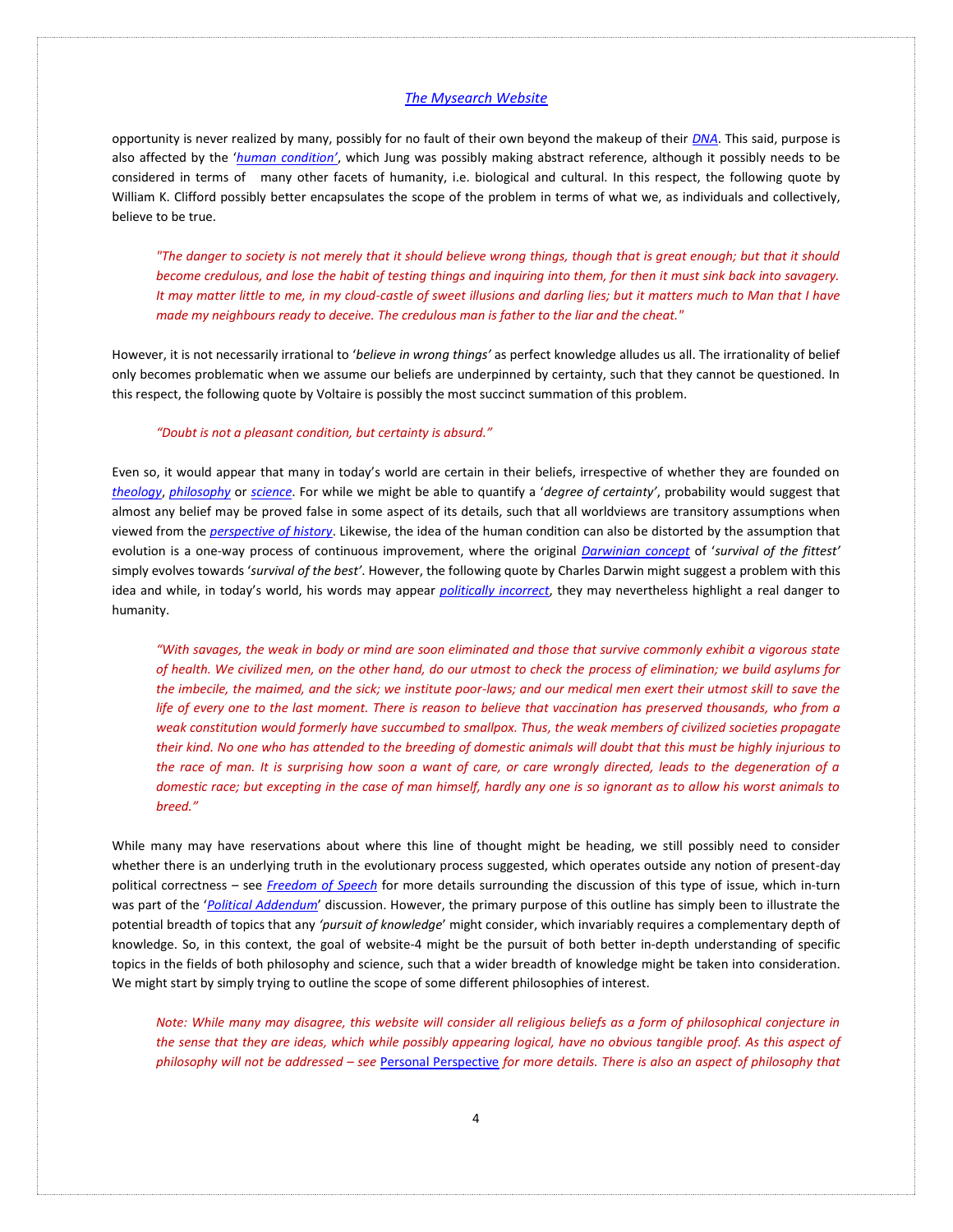*extends into science in the sense that the nature of knowledge can be question, both in scope and certainty. Of course, even in the reduced scope implied, there are still many aspects of philosophy to be considered.*

While the idea of '*[theology](https://en.wikipedia.org/wiki/Theology)*' as a '*[philosophy](https://en.wikipedia.org/wiki/Philosophy)*' will not be discussed, '*[metaphysical](https://en.wikipedia.org/wiki/Metaphysics)*' ideas are a common topic of discussion, although this website prefers to start with a distinction between '*[ontology](https://en.wikipedia.org/wiki/Ontology)*' and '*[epistemology](https://en.wikipedia.org/wiki/Epistemology)*'. As a very simplistic definition, ontology will be defined as '*what is real and is known to exist in the world*', such that it might exclude discussions about '*unicorns and deities'* for which no physical evidence exists. In contrast, the initial definition of epistemology might be described as simply '*what we know and how we know it'*. While it may appear that these two definitions might overlap, a distinction might be drawn in terms of mathematics, which is knowledge might be used to described the physical world, but is not itself part of the physical world. We might also consider two other aspects of philosophy defined in terms of '*[logic](https://en.wikipedia.org/wiki/Logic)*' and '*[ethics](https://en.wikipedia.org/wiki/Ethics)*'. The word '*logic*' originally implied '*what is spoken'*, but is now generally associated with some form of *'logical reasoning'*, although the scope of what is *'logical'* may still be debated. While the idea of *'ethics'* is often assumed to encompass the discussion of '*[morality](https://en.wikipedia.org/wiki/Morality)*', there may be an important distinction that requires further consideration.

*Note: It might be suggested that ethics can be described in terms of a set of general guidelines, which might be adopted, not only by individuals but by a society at large. In contrast, idea of morality appears to be more associated with an individual's sense of right and wrong. For example, while killing is morally wrong to an individual, it is often considered ethical by the state in times of war.* 

Of course, it is not the purpose of this initial discussion to pursue the debate about the scope of philosophy, such that we might now attempt to outline the potential scope of science under consideration in website-4. The Mysearch website has already attempted to discuss the topic of science in many ways, e.g. *[Scientific Perspective](http://www.mysearch.org.uk/website1/html/68.Science.html)*, *[Foundation Science](http://www.mysearch.org.uk/website1/html/186.Foundation.html)*, *[Accepted Science](http://www.mysearch.org.uk/website1/html/235.Accepted.html)* and *[Speculative Science](http://www.mysearch.org.uk/website1/html/402.Speculative.html)*, although most were orientated towards *[Theoretical Science](https://en.wikipedia.org/wiki/Theoretical_physics)* rather than what might be inferred by *[Applied Science](https://en.wikipedia.org/wiki/Applied_science)*. From a philosophical perspective, theoretical science might be described as being more epistemological in scope, due to its mathematical abstractions, while applied science is possibly more ontological in nature as its applications generally have to operate in the real world.

*Note: It might be worth clarifying a number of descriptive definitions surrounding the scope of science beyond the basic classification of theoretical and applied science. We might also introduce the idea of [natural science](https://en.wikipedia.org/wiki/Natural_science) as being orientated towards the description, prediction and understanding of natural phenomena, where its methodology requires empirical evidence from observation and experimentation. In this context, we might cite subjects, such as biology, chemistry and physics, which in combination might then be used as the foundations of other* [Earth sciences](https://en.wikipedia.org/wiki/Earth_science)*. However, for simplicity, we might accept the general description of 'applied science' to encompass the application of existing scientific knowledge to practical applications.*

Given the inference above, it might be assumed that *[mathematics](https://en.wikipedia.org/wiki/Mathematics)* is not an applied science, as it is often used to create an abstract model of reality. However, this abstraction does not, and has not, precluded its use in all manner of real-world applications. However, it might be said that mathematics is better described as a tool, which is philosophically neutral in its application. However, given that there has already been an attempt to cover some of the basic mathematical concepts – see *[Mathematical Perspective](http://www.mysearch.org.uk/website1/html/187.Maths.html)*, any additional discussions will try to focus on supplementary topics.

# *So, what about other applied sciences?*

Many of the discussions throughout the entire Mysearch website centre around the issue of *[evolution](http://www.mysearch.org.uk/website1/html/75.Evolution.html)*, especially *[human](http://www.mysearch.org.uk/website1/html/84.Human.html)  [evolution](http://www.mysearch.org.uk/website1/html/84.Human.html)* in the context of *[past, present and future](http://www.mysearch.org.uk/website2/html/106.Humanity.html)*. While each of the links shown possibly represents the development of various ideas, i.e. a learning curve, the discussion '*[Brave New Worlds](http://www.mysearch.org.uk/website2/html/146.NuWorlds.html)*' was an attempt to consolidate these different perspectives into one overarching framework, which extended the discussion to include *[social](http://www.mysearch.org.uk/website2/html/189.Social.html)*, *[economic](http://www.mysearch.org.uk/website2/html/187.Economics.html)* and *[political](http://www.mysearch.org.uk/website2/html/188.Politics.html)* factors. However, it was also argued that the scope of *[technology development](http://www.mysearch.org.uk/website2/html/186.Technology.html)* was accelerating the rate of human evolution, such that the idea of Darwinian *[natural selection](https://en.wikipedia.org/wiki/Natural_selection)* had to be revised. While the issue of '*[cognition](http://www.mysearch.org.uk/website1/html/108.Cognition.html)*' has been previously discussed, it was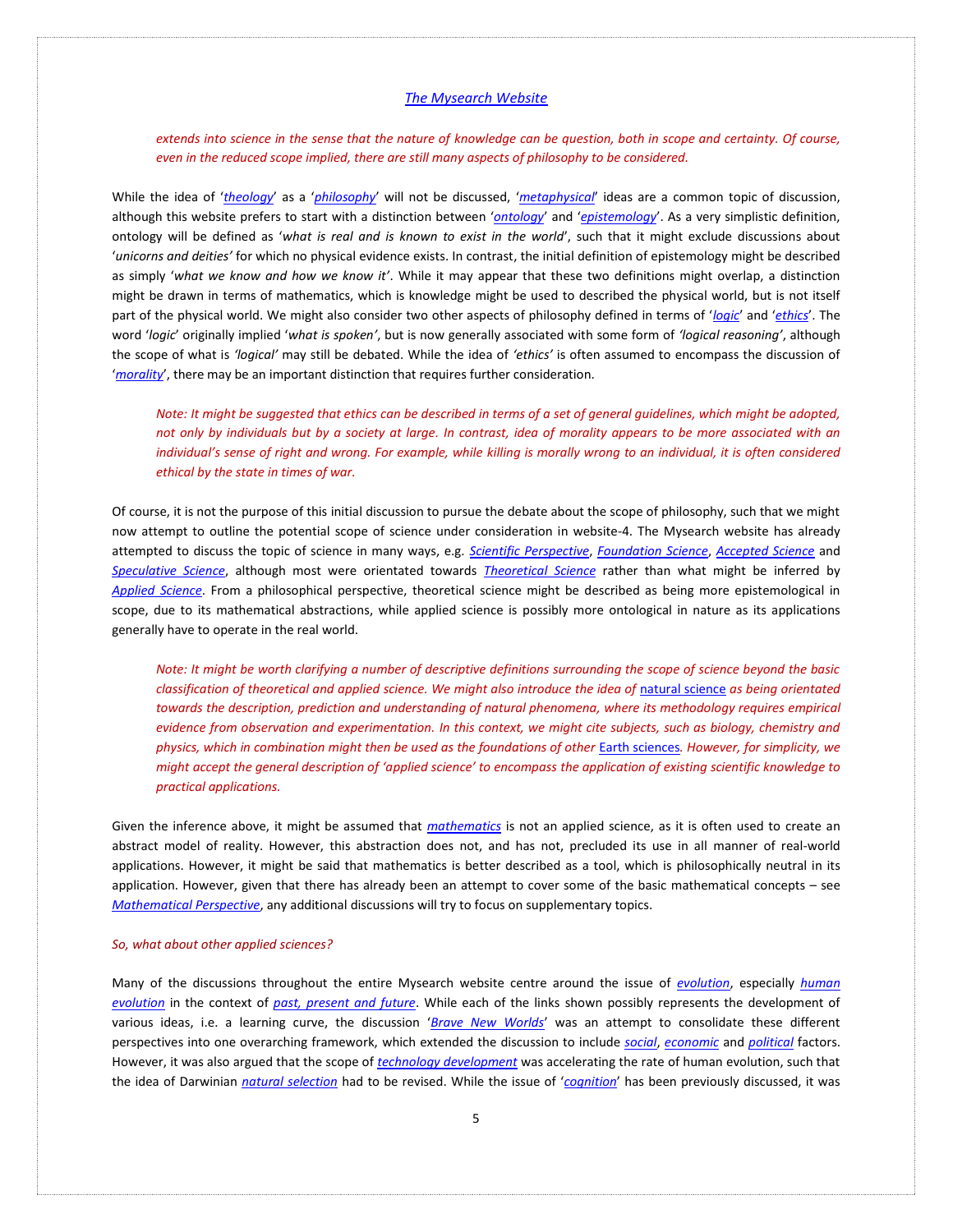initially considered in terms of *[Artificial Intelligence \(AI\)](http://www.mysearch.org.uk/website1/html/125.AI.html)*, such that a more direct comparison with the complexity of human intelligence might be overdue, which possibly requires a better understanding of *[Human Physiology](Human%20Physiology)* and *[Neuro-Physiology](http://www.mysearch.org.uk/website1/html/86.Psychology.html)*.

# *So, how might we better assess science fact versus science fiction?*

In part, we might start with the difference between a goal and a wish, where the former can define a series of steps leading towards a future goal, while a wish cannot. In this context, science future may be a realistic goal, although not necessarily guaranteed, while science fiction falls into the category of a wish. Of course, what constitutes a realistic scientific goal also requires a better understanding of the current state of applied science and not just its theoretical extrapolation. Therefore, the goal of website-4 is simply to continue the learning process into any number of topics that might help separate a goal from a wish.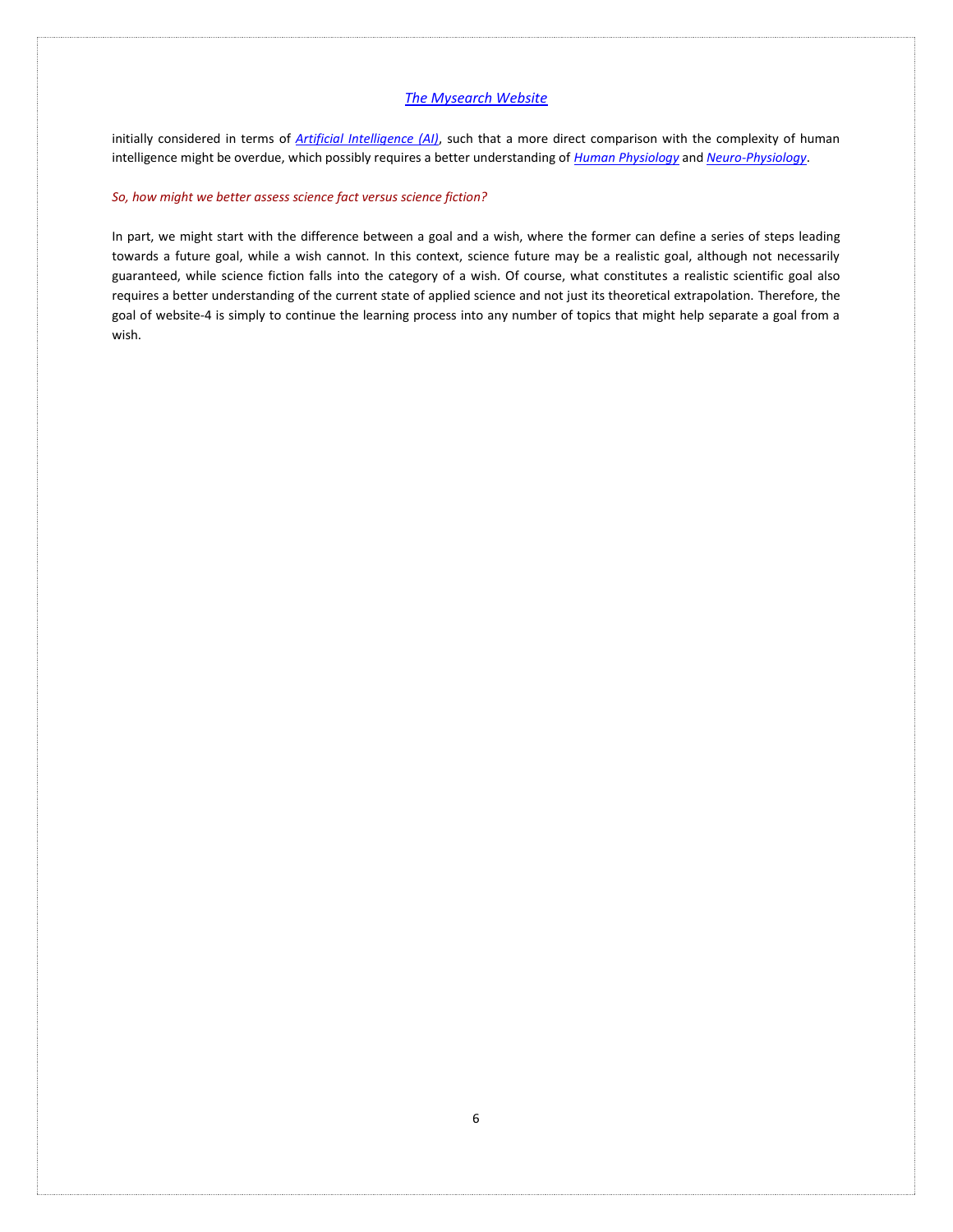# <span id="page-6-0"></span>**1.1.1 The Nature of Essays**

On the home page of *[website-4](http://www.mysearch.org.uk/website4/html/1.Home.html)*, some initial ideas were outlined regarding the potential development of this section of the *[Mysearch](http://www.mysearch.org.uk/index.html)* website. While this scope might still be considered in terms of a '*pursuit of knowledge'* that initially starts with the accepted '*weight of authority',* it still requires a personal '*duty of inquiry*', if it is to be meaningful to any individual beyond rote acceptance. However, previous sections of the Mysearch website required this duty of inquiry to investigate relatively large topics, which could not easily be summarised. Therefore, in contrast, this section of the website will attempt to pursue

discussions of various topics more in the form of a short essay, which might then allow a wider range of ideas to be considered and linked to earlier sections of the website. By way of an introduction to this approach, the home page made reference to a quote by Carl Jung.

# *As far as we can discern, the sole purpose of human existence is to kindle a light in the darkness of mere being.*

However, Jung believed that life has a spiritual purpose, which this website does not necessarily accept, although from the *[personal](http://www.mysearch.org.uk/website1/html/455.Personal.html)  [perspective](http://www.mysearch.org.uk/website1/html/455.Personal.html)* of an *[agnostic](https://en.wikipedia.org/wiki/Agnosticism)*, it cannot necessarily be refuted, although it can still be questioned. However, while the quote might be interpreted



in different ways, it seems to capture what might be described as a '*hopeful truth'* about the purpose of human existence. Of course, the history of humanity's search for the *[truth](http://www.mysearch.org.uk/website1/html/41.Truth.html)* has proved to be both elusive and subject to many different *[worldviews](http://www.mysearch.org.uk/website1/html/5.Worldviews.html)*, i.e. philosophical, theological and scientific.

*Note: It might be argued that worldviews represent the sum total of human knowledge. However, there is a fundamental problem with this assumption in that many of these worldviews hold truths, which are contradicted by other worldviews. So, while each worldview might be deserving of a certain amount of respect in terms of its historical weight of authority, its perceived truths have to still be open to critical questioning, if we are truly to kindle a light in the darkness of mere being.*

Given the note above, the following quote by Voltaire has been used many times as a reminder about the inherent problem of assuming certainty in any given worldview.

# *Doubt is not a pleasant condition, but certainty is absurd.*

For it might be argued on the basis of historical evidence that all worldviews, whether philosophical, theological or scientific in scope, have been proven wrong to some smaller or greater degree. In this context, there is no absolute truth readily available to humanity. If so, then we might be better served by reflecting on the following quote taken from William Clifford's essay *['The](http://www.mysearch.org.uk/website1/html/64.Ethics.html)  [Ethics of Belief'](http://www.mysearch.org.uk/website1/html/64.Ethics.html)*.

#### *It is wrong always, everywhere, and for anyone, to believe anything on insufficient evidence.*

While accepting the inference in Clifford's quote, we might recognise that many worldviews rest on a weight of authority that is grounded in historically held truths, often long before any form of scientific methodology could be used to scrutinise its assumptions or beliefs. Therefore, at this point, it is possibly necessary to highlight that many people may have either an *emotional or [psychological](http://www.mysearch.org.uk/website1/html/456.Beliefs.html)* need to believe that life has a spiritual purpose, which may then support their idea of an *[afterlife](http://www.mysearch.org.uk/website1/html/457.AfterLife.html)*. While many may question whether there is '*insufficient evidence'* to support such beliefs, others do not necessarily have the automatic right to destroy these beliefs without assessing the consequences to the individuals in question. However, by the same token, such beliefs cannot simply remain unchallenged, such that the *probability of [the existence of](http://www.mysearch.org.uk/website1/html/458.Probability.html) any deity* has to be open to critical questioning in an appropriate forum.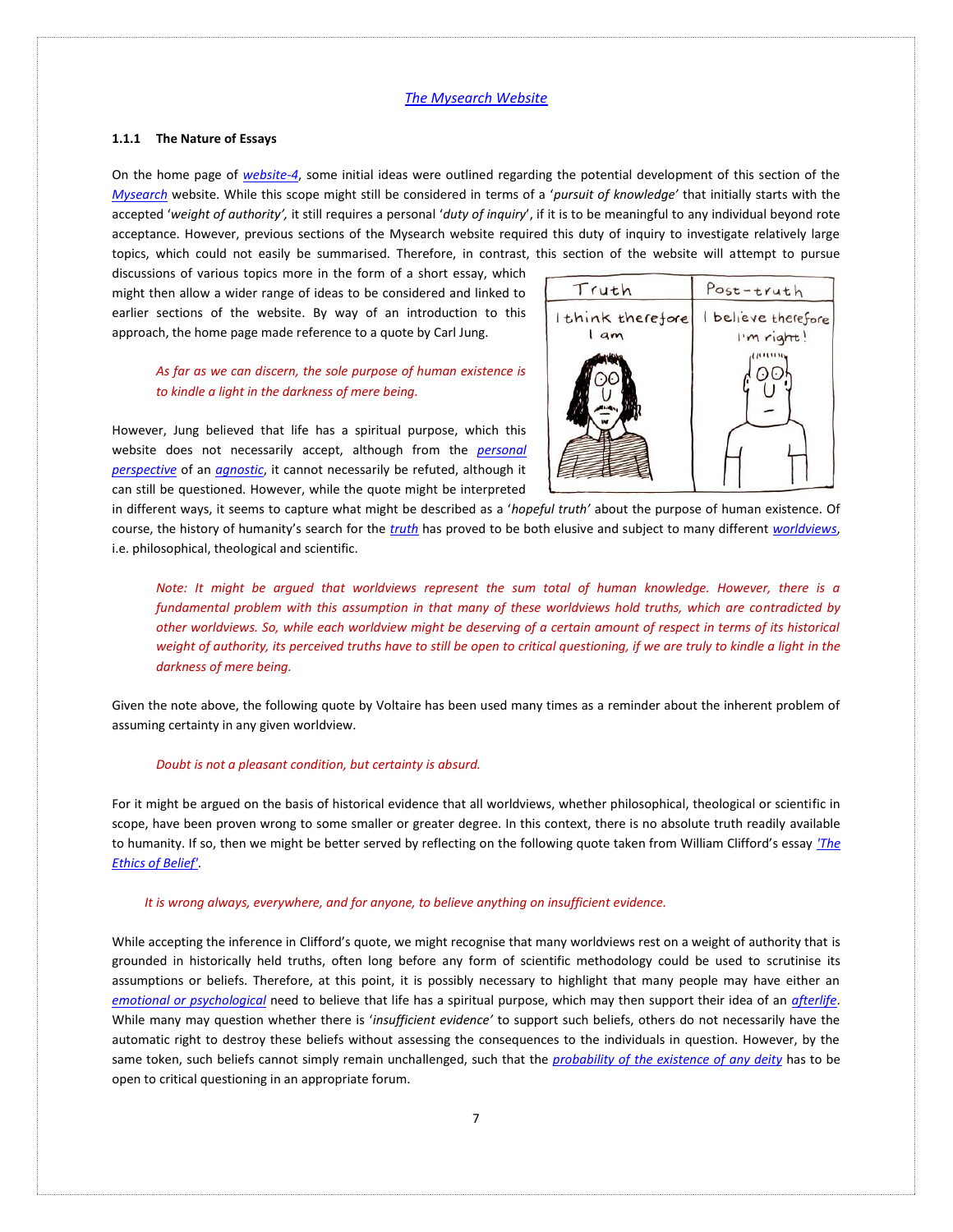# *So, what might we infer from the quotes above?*

This website has used many quotes, which it believes helps capture an essence of truthful knowledge, which might otherwise allude a thousand words. In this context, it is believed that the ones used in this introduction are powerful examples of lessons learnt in the past, which the authors wanted to pass to future generations. However, whether these generations will listen to such *'pearls of wisdom'* is another matter.



While being forwarded as a subjective opinion, not certainty, the pursuit of truthful knowledge appears to be important for the future of humanity. However, such a statement possibly requires some initial consideration of humanity, both in terms of its genetic nature and the nurture now provided by society. If we accept that humanity was first the product of genetic evolution driven by natural selection, but subsequently modified by a long succession of man-made developments, it leads to a key question.

# *What is now the driving force behind man-made evolution?*

However, this will be the subject of the first essay in this section.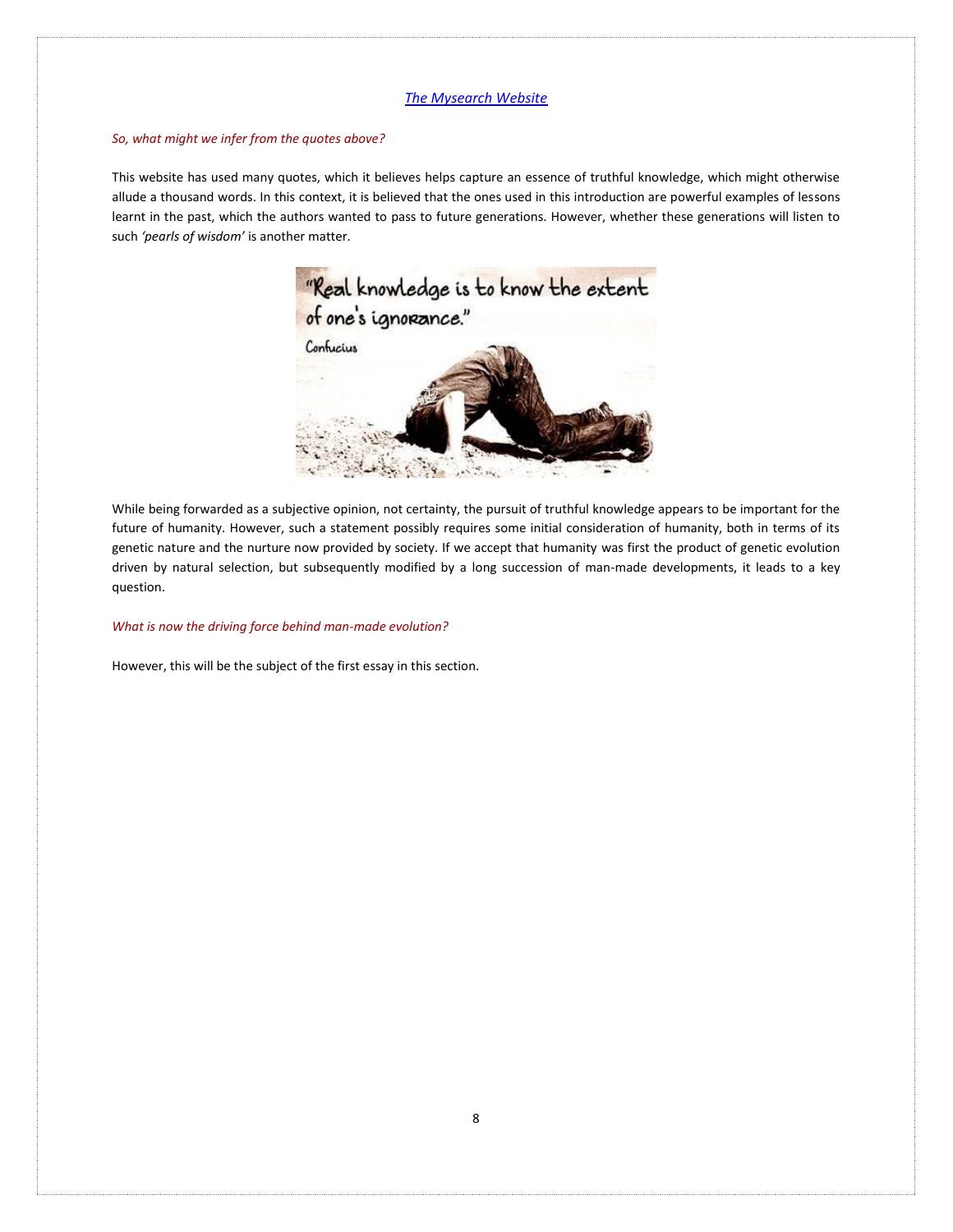# <span id="page-8-0"></span>*Nature & Nurture Debate*

As a basic introduction of the '*nature versus nurture'* debate, the issue of evolution is often polarised in terms of two factors, i.e. internal genetics versus external environment. While we might accept that this debate can applied to other biological lifeforms on planet Earth, the main focus of the debate is invariably orientated towards human life, as depicted right, without really giving too much thought about the direction this debate might go in the future. However, we will first attempt to extend this introduction by making some basic distinction between *'nature'* and *'nurture'*, where the former is essentially biological in scope and subject to genetic adaptation, while the latter might be linked to any form of environmental effect. Generally, we might accept that nature and nurture can operate on very different timescales, which then leads to an initial question of interest.

#### *Will the future be determined by nature or nurture?*



In order to even start addressing the question above, we possibly need to be a little more specific about the scope of nature and nurture plus clarify the underlying assumption that humanity will play a key role in determining this future. In this context, it might be highlighted that the opening page of *[website-4](http://www.mysearch.org.uk/website4/html/1.Home.html)* suggested that past evolutionary processes have presented humanity with an opportunity to define the purpose, and future, of its own existence. However, it also suggested that this opportunity may never be realized by many, possibly for no fault of their own, due to the makeup of their DNA. This statement is based on the assumption that life is subject to a unique blueprint, encoded into DNA, which determines the scope of both the physiology and psychology of all species on planet Earth, including humanity. The empirical evidence in support of the role of DNA has previously been outlined in the *[Biological Model](http://www.mysearch.org.uk/website2/html/107.Biological.html)* discussion, such that this detail will not be repeated. However, while there is empirical evidence that the evolution of any species has been based on mechanisms outlined in the *['Inheritance Model'](http://www.mysearch.org.uk/website2/html/110.Inheritance.html)* discussion, it is also highlighted that the *[Genetic Model](http://www.mysearch.org.uk/website2/html/112.Genetics.html)* of inheritance is also subject to random mutations plus many additional mechanisms, such as '*[genetic recombination](https://en.wikipedia.org/wiki/Genetic_recombination)*' and '*[genetic dominance](https://en.wikipedia.org/wiki/Dominance_(genetics))*', which lead to changes in the *[genotype](https://en.wikipedia.org/wiki/Genotype)* and *[phenotype](https://en.wikipedia.org/wiki/Phenotype)* of a species.

# *Note: At this point, it might be highlighted that the central premise of Darwinian natural selection is that all life has adapted to environmental change, which it is assumed takes place over many generations. However, today, it is recognised that environmental change in the form of social developments may take place within a single generation.*

In addition, a developing '*[Epigenetic Model'](http://www.mysearch.org.uk/website2/html/111.Epigenetics.html)* suggests that phenotype changes may take place via a mechanism that does not involve direct alteration to the overall DNA sequence. Within this model, genes can be switched on or off as a result of environmental factors, possibly internal and external, such that it might blur the previous distinction between '*nature'* and *'nurture'*. Of course, if humanity continues to develop the ability to change both the nature of its genetic blueprint and its external environment, then the question about nature and nurture may not be the central issue of concern as both will increasingly become man-made.

# *But do the various assumptions about man-made evolution need to be challenged?*

While humanity might rightly assume itself to be the pinnacle of intelligent sentient life on planet Earth, this does not necessarily guarantee that man-made evolution will be a success. For even a brief review of *[human history](http://www.mysearch.org.uk/website1/html/10.History.html)* might suggest that a multitude of other factors will play a role in future developments – see *[Brave New Worlds](http://www.mysearch.org.uk/website2/html/145.Climate.html)* for further details. Therefore, we might still need to consider the idea of the *'human condition'* being the result of both nature and nurture - see *[The Elephant in](http://www.mysearch.org.uk/website2/html/97.Elephant.html)  [the Room](http://www.mysearch.org.uk/website2/html/97.Elephant.html)* for a possibly wider perspective.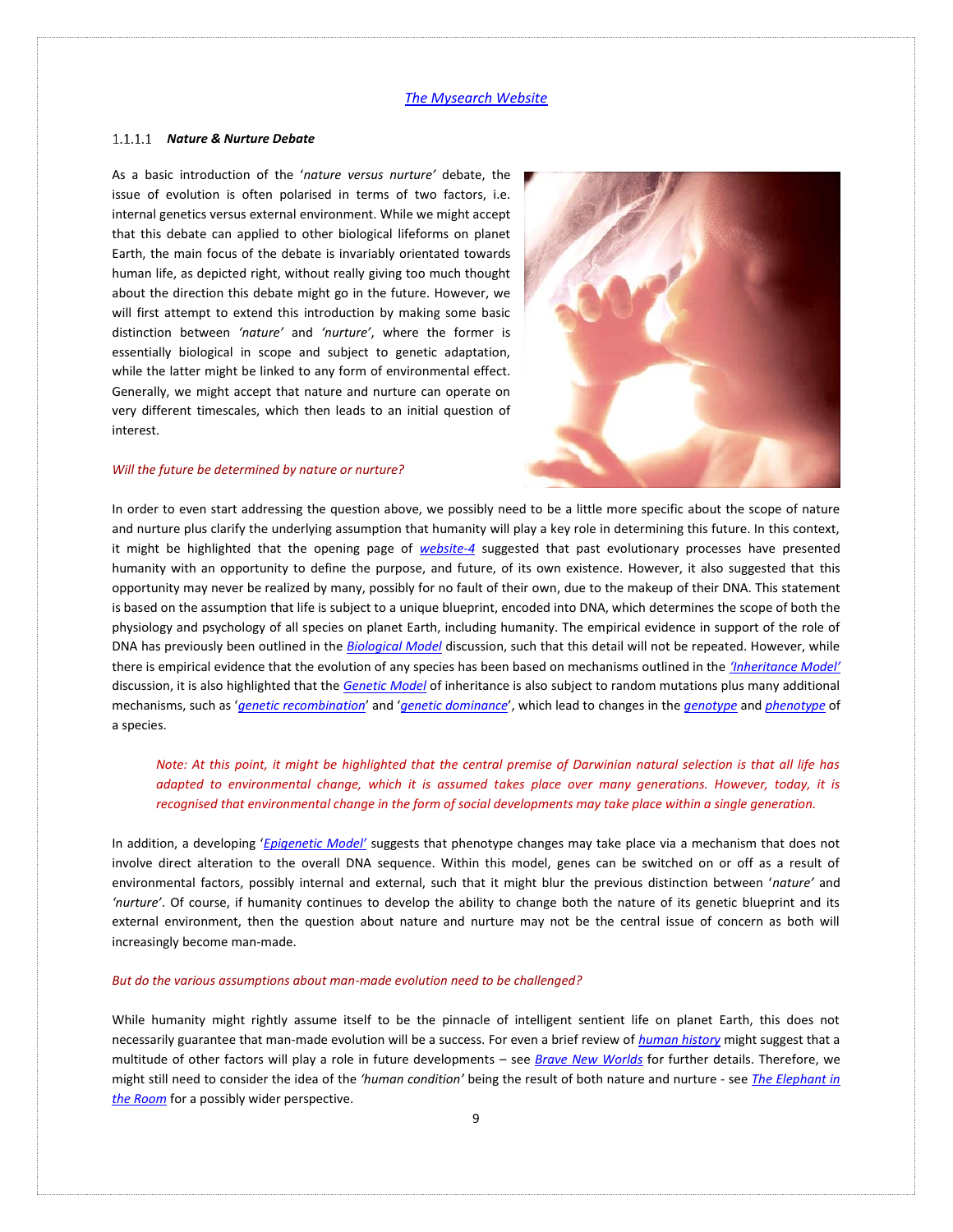*Note: The 'human condition' is undoubtedly a multitude of complex factors built into our DNA and then compounded by ever-changing developments in our surrounding environment, i.e. modern society. However, we might possibly attempt to characterise the net effect of all these factors in just four words: "Not in my backyard". While grossly simplistic, we might recognise that people have a tendency to only agree to change as long as it does not adversely affect them.*

Let us continue by initially assuming that genetic evolution provides the explanation of the spread of physical and mental abilities of '*[homo sapiens'](https://en.wikipedia.org/wiki/Homo_sapiens)* in the world today, which possibly dates back some 250,000 years. Of course, we might also recognise that the human condition has been affected by nurture factors, which might initially be introduced in terms of *[Maslow's Hierarchy of Needs](http://www.mysearch.org.uk/website1/html/8.Evolution.html)*, although this hierarchy needs further consideration in terms of the growing complexity of modern society. Within this evolutionary timeline, *[Darwin's theory of natural selection](https://en.wikipedia.org/wiki/Natural_selection)* was forwarded long before the development of present-day genetics, although it was generally accepted as a potential mechanism by which characteristic traits of a species might be passed on to subsequent generations. In this historic context, the term '*natural selection'* might be seen in contrast to some form of '*artificial selection'*, which for the purposes of this discussion will be described as '*man-made'*. However, it has to be recognised that this very brief and overly simplistic summary of the evolution of *'homo sapiens'*, undoubtedly omits many important facts, such as the apparent 10% reduction of the human brain over the last 20,000 years.

*Note: There is still much controversy about the cause and effects of the apparent reduction in brain size. One idea simply relates brain size to body mass, another forwards the idea of diet as a key factor. However, there is also the possibility that the larger brain size of earlier hominids was a reflection of the broader range of survival skills initially needed in prehistory long before Maslow's needs could be adequately provided by extended social groups. Given this controversy, it might be premature to equate brain size with the general concept of IQ.*

Despite highlighting a note of caution in the last sentence above, we might still consider the potential interaction between nature and nurture, especially over the last few hundred years, where humanity has become increasingly dependent on the protection offered by modern society. In this context, we might return to a quote by Darwin, even though it may now appear *[politically incorrect](https://en.wikipedia.org/wiki/Political_correctness)* in today's world, for it highlights a potential consequence of social evolution on human genetics.

*"With savages, the weak in body or mind are soon eliminated and those that survive commonly exhibit a vigorous state of health. We civilized men, on the other hand, do our utmost to check the process of elimination; we build asylums for the imbecile, the maimed, and the sick; we institute poor-laws; and our medical men exert their utmost skill to save the life of every one to the last moment. Thus, the weak members of civilized societies propagate their kind. No one who has attended to the breeding of domestic animals will doubt that this must be highly injurious to the race of man.* 

As previously highlighted, the genetic nature of evolution was not understood by Darwin, when he published the *'Origin of Species by Means of Natural Selection*' in 1859 or *'The Descent of Man'* in 1871. However, the results of selective breeding of domestic animals had been empirically understood for centuries, such that the quote cannot simply be ignored just because modern sensibilities do not like the inference. Therefore, the next question has to be considered.

# *Is humanity immune to selective breeding?*

*Note: First, by way of immediate clarification, this discussion is not a veiled disguise to introduce any ideas that might be associated with the dark side of* [eugenics](https://en.wikipedia.org/wiki/Eugenics)*, where selection is predicated on race or ethnicity. However, the question above has to be legitimate, if we accept the empirical results of selective breeding, whether by design or accident.*

Having hopefully clarified the purpose of the discussion to follow, the focus will now return to some potential causes and effects associated with both genetic and social evolution. At this point, it will now be argued that humanity has operated outside the normal definition of natural selection for possibly tens of thousands of years and, as such, has submitted itself to a form of selective breeding that, in part, is alluded to in Darwin's quote above. However, in opposition, there is a school of opinion that claims there has been no significant genetic change to the human genome in the last 50,000 years, such that the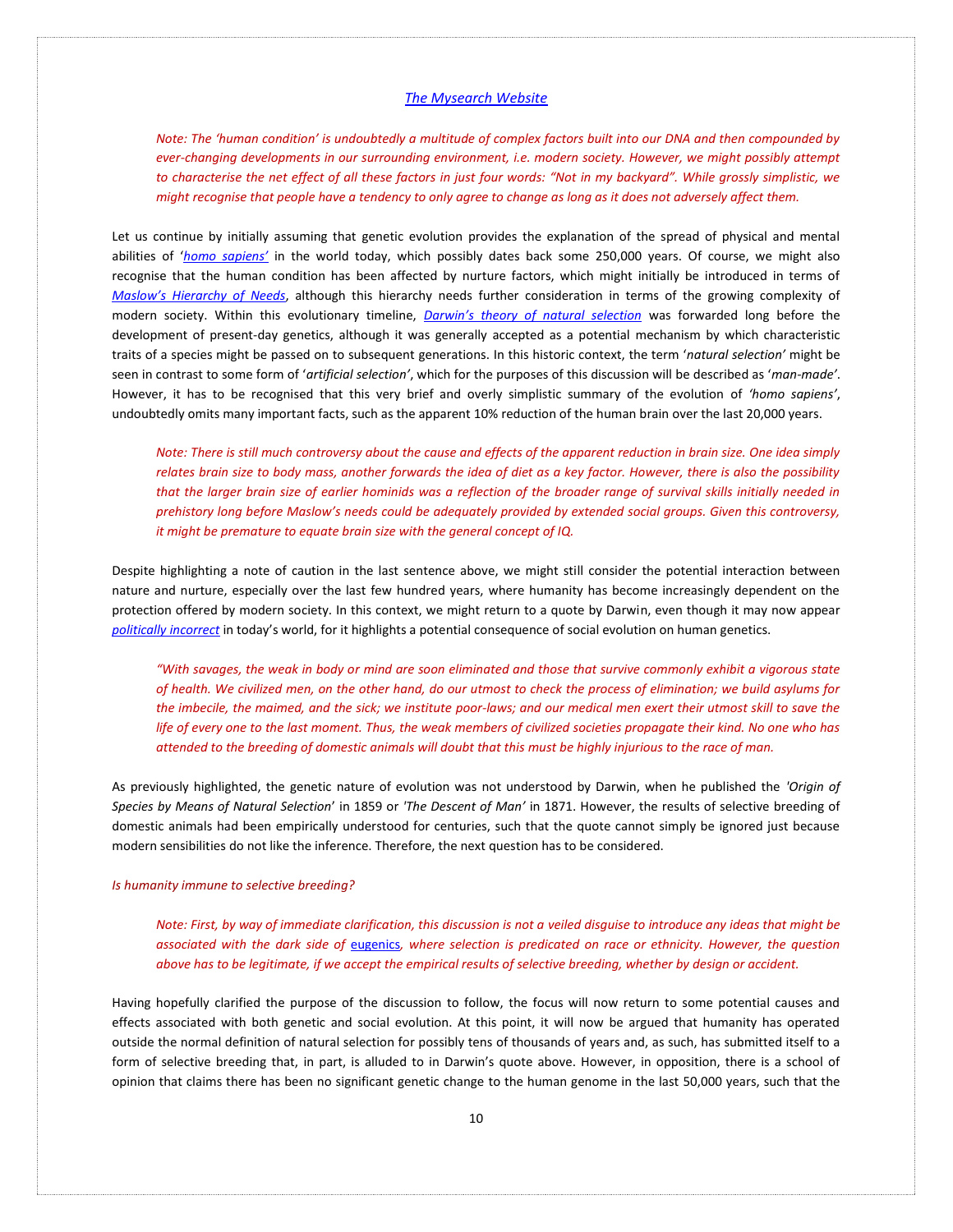astounding development of successive human civilisations over the last 10,000 years must have been built on the same basic physical and mental abilities of our ancestors. If so, the perceived evolution of humanity throughout recorded history must be attributed to developments within the external environment, i.e. nurture not nature. Of course, today, there are many obvious racial and ethnic differences in physical appearance that would seem to contradict the certainty of this position. Although there is still considerable ambiguity surrounding the correlation of brain size to IQ. This latter issue may also be considered a taboo subject, for while people seem to accept the reality of a statistical distribution of physical abilities in sports by both race and ethnicity, there appears to be extreme reluctance to consider a similar statistical distribution when correlated to IQ.

*Note: Charles Murray's book entitled '*[The Bell Curve'](https://en.wikipedia.org/wiki/The_Bell_Curve) *was published in 1994, although its findings and conclusions are still the subject of much controversy, possibly more political than scientific – see discussion '[Social Background'](http://www.mysearch.org.uk/website2/html/227.History.html) for more details. While this issue will not be revisited at this point, it will be stated for clarification that statistical distribution deals with the probability within a population as a whole and does not make any inference about any individual within this population.*

Again, having taken a detour to hopefully provide some reassure to those adherents of political correctness, we might return to the issue of human evolution up to the present-day. While somewhat speculative in scope, the following evolutionary changes are supported by varying degrees of empirical evidence. At the genetic level, these evolutionary changes include known physical and biological adaptations, e.g. skin colour, disease resistance and lactose intolerance, but also suggest personality and cognitive adaptations, although these are often more difficult to quantify. There also appears to have been a trend towards reduced physical strength and aggression in some populations, which while probably counter-productive to survival in hunter-gatherer groups proved to be less of an issue in earlier agricultural communities and possibly actively '*nurtured'* in some modern societies. If we accept this type of general trend in physical attributes, it seems unreasonable to assume that the general notion of intelligence, especially as it pertains to abstract concepts such as mathematics, would not have been subject to some evolutionary change over the last 10,000 years. If so, we might speculate that evolutionary change, both physical and mental, have continued based on selective adaptations to changes in the external environment, i.e. increasingly sophisticated social groups. Of course, history tells us that the developments of ever more sophisticated civilisations was not uniform and varied enormously by geography.

*Note: Today, the genome of various people around the world can be catalogued in terms of racial and ethnicity traits, which may then be traced as genetic markers linked to earlier human migrations into different regions and geographies. While this type of evidence is still subject to much research, it does not seem unreasonable to correlate the activation or suppression of certain genes to earlier migrations and cultural differences. Simply by way of an example, it is estimated that nearly 65% of the global population show symptoms of lactose intolerance, although this intolerance is subject to much geographic variants. Northern Europeans show less than 10% intolerance, while 95% of Asians and Africans exhibit this intolerance. Genetics has traced this mutation back 10,000 years to Northern Europe with the suggestion that the mutation was possibly linked to the domestication of dairy animals in Europe some 12,000 years ago. These earlier populations potentially relied on various dairy products as an essential source of food, such that the natural ability to tolerate lactose in infancy extended into adulthood. As the domestication of dairy animals did not occur until much later in Asia and Africa, the indigenous population in these regions did not develop the same degree of lactose intolerance.*

While some of the ideas being presented are somewhat anecdotal, it does appear that the internal genetic nature of humanity has continually adapted in response to changes in the external environment over thousands of years. However, whether such adaptations can really explain the exponential increase in technological developments over just the last 200 years may appear questionable, such that other explanations may be necessary. One possible explanation for the increasing rate of development, which can be traced back to the earliest civilisations, is an ability to better share and distribute information that initially provided the foundation on which all human knowledge *'evolved'*. Ten thousand years ago, information sharing was initially restricted to the spoken word and therefore confined to very localised regions. However, the development of the written word was clearly a step change in this ability, although the means of distributing the information to a wider population was still limited. Again, we might recognise another step change in ability with the invention of the printing press, which not only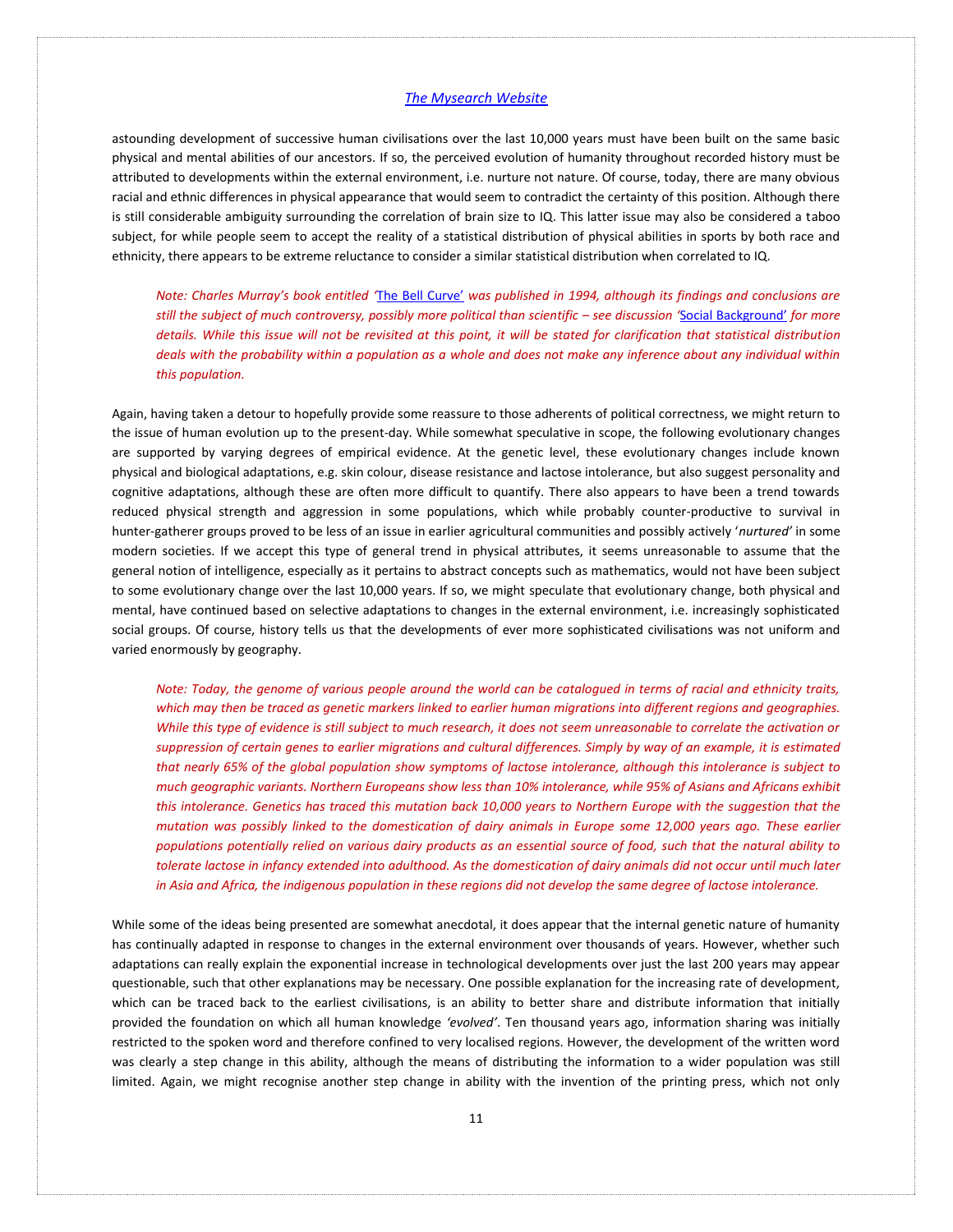allowed the information to be replicated in volume, but also distributed across a much wider geography. Today, we might easily see the extrapolation of these earlier developments into the *[information age](https://en.wikipedia.org/wiki/Information_Age)*, which is now supported by computer processing, global communication networks and a multitude of graphic and application interfaces.

#### *But what of the future?*

While any prediction about future developments has to be considered in terms of probability, not certainty, it might be accepted that an era of accelerating *[AI-Robotic Developments](http://www.mysearch.org.uk/website2/html/195.AI.html)* is no longer science fiction. If so, such development will impose a profound environment change on humanity, where many may not have time to adapt – see *[AI Perspective](AI%20perspective)* for more details.

*Note: Again, at this point, we might question whether the line between nature and nurture will become increasingly blurred as the scope of the environment, as defined by modernity, becomes dominated by accelerating technological change. While we started out with the assumption that natural selection might have been partially superseded by* 

*man-made selection, we might now have to consider whether the future might ultimately be determined by an entirely different form of selection.*

To underlined the potential implication of the last sentence above, the image right is being used to highlight what many might see as a disturbing prospect of a purely technology-led evolution, should it come to challenge humanity's dominant role in the future of life on planet Earth. However, before addressing this concern, the image right was originally used as part of an evolutionary model called *[Hybrid](http://www.mysearch.org.uk/website1/html/133.Paradigm.html) AI*, where incremental developments take place over a *[timeline](http://www.mysearch.org.uk/website1/html/142.Timeframes.html)* of some 200-300 years. This timeframe was based on what was felt to be a more practical assessment of the acceptance of technology developments, when considered within the wider scope of society as a whole, i.e. political, economic and social – see *[Catalysts of Change](http://www.mysearch.org.uk/website2/html/185.Catalysts.html)* for more details. In addition, it was hoped that this timeframe might provide more time for certain sections within each future generation to adapt to the changes being suggested, although this might be more reflective of wishful thinking than any deep conviction.



*Note: By way of another aspect of the how and why society changes - see discussion entitled '*[The Nature of Consensus'](http://www.mysearch.org.uk/website2/html/262.Consensus.html)*. This discussion suggests that accumulating change in society is not really planned, invariably has unintended consequences and is never decided by anything that truly represents a democratic majority.*

In part, the general inference of these earlier discussions is that the Darwinian idea of '*[survival of the fittest](https://en.wikipedia.org/wiki/Survival_of_the_fittest)*' does not simply disappear in some utopian future, if winners and losers remain a consequence of any process of change. In retrospect, we recognise the process of natural selection also created evolutionary winners and losers that applied to all lifeforms. However, probability suggests that a future, which remains subject to the human condition, will still continue to produce its own form of winners and losers brought about by technology developments of all kinds. Of course, probability also suggests that this on-going process of man-made evolution will undoubtedly trigger corresponding changes in the political, economic and social infrastructures that now underpin most modern societies.

*But are there other possible implications associated with the image above?*